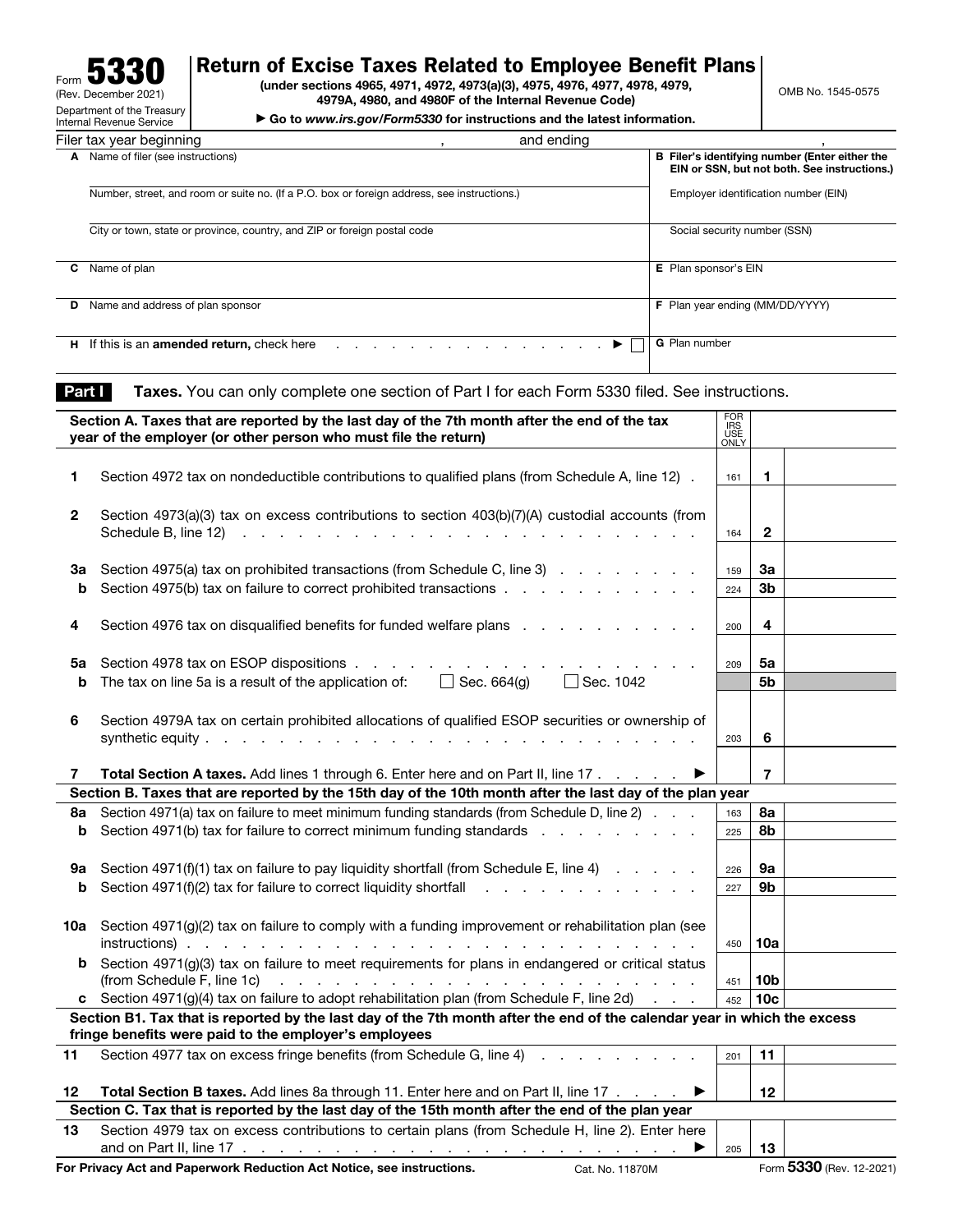|                 | Form 5330 (Rev. 12-2021)                                                                                                                                                                                                                                                                                                  |                      |                             |                 |            | Page 2                   |
|-----------------|---------------------------------------------------------------------------------------------------------------------------------------------------------------------------------------------------------------------------------------------------------------------------------------------------------------------------|----------------------|-----------------------------|-----------------|------------|--------------------------|
| Name of filer:  |                                                                                                                                                                                                                                                                                                                           |                      | Filer's identifying number: |                 |            |                          |
|                 | Section D. Tax that is reported by the last day of the month following the month in which the reversion occurred                                                                                                                                                                                                          |                      |                             |                 |            |                          |
| 14              | Section 4980 tax on reversion of qualified plan assets to an employer (from Schedule I, line 3).                                                                                                                                                                                                                          |                      |                             |                 |            |                          |
|                 |                                                                                                                                                                                                                                                                                                                           |                      |                             | 204             | 14         |                          |
|                 | Section E. Tax that is reported by the last day of the month following the month in which the failure occurred                                                                                                                                                                                                            |                      |                             |                 |            |                          |
| 15              | Section 4980F tax on failure to provide notice of significant reduction in future accruals (from                                                                                                                                                                                                                          |                      |                             |                 |            |                          |
|                 |                                                                                                                                                                                                                                                                                                                           |                      |                             | 228             | 15         |                          |
|                 | Section F. Taxes reported on or before the 15th day of the 5th month following the close of the entity manager's taxable                                                                                                                                                                                                  |                      |                             |                 |            |                          |
|                 | year during which the plan became a party to a prohibited tax shelter transaction                                                                                                                                                                                                                                         |                      |                             |                 |            |                          |
| 16              | Section 4965 tax on prohibited tax shelter transactions for entity managers (from Schedule K,                                                                                                                                                                                                                             |                      |                             |                 |            |                          |
|                 | line 2). Enter here and on Part II, line 17 $\ldots$ $\ldots$ $\ldots$ $\ldots$ $\ldots$ $\ldots$ $\ldots$                                                                                                                                                                                                                |                      |                             | 237             | 16         |                          |
| Part II         | <b>Tax Due</b>                                                                                                                                                                                                                                                                                                            |                      |                             |                 |            |                          |
|                 |                                                                                                                                                                                                                                                                                                                           |                      |                             |                 |            |                          |
|                 |                                                                                                                                                                                                                                                                                                                           |                      |                             |                 |            |                          |
| 17              | Enter the amount from Part I, line 7, 12, 13, 14, 15, or 16 (whichever is applicable)                                                                                                                                                                                                                                     |                      |                             |                 | -17        |                          |
|                 |                                                                                                                                                                                                                                                                                                                           |                      |                             |                 |            |                          |
| 18              | Enter the amount of tax paid with Form 5558 or any other tax paid prior to filing this return                                                                                                                                                                                                                             |                      |                             |                 | -18        |                          |
|                 |                                                                                                                                                                                                                                                                                                                           |                      |                             |                 |            |                          |
| 19              | Tax due. Subtract line 18 from line 17. If the result is greater than zero, enter here $\ldots$ $\ldots$                                                                                                                                                                                                                  |                      |                             |                 | 19         |                          |
|                 | Under penalties of perjury, I declare that I have examined this return, including accompanying schedules and statements, and to the best of my knowledge<br>and belief, it is true, correct, and complete. Declaration of preparer (other than taxpayer) is based on all information of which preparer has any knowledge. |                      |                             |                 |            |                          |
| <b>Sign</b>     |                                                                                                                                                                                                                                                                                                                           |                      |                             |                 |            |                          |
| <b>Here</b>     |                                                                                                                                                                                                                                                                                                                           |                      |                             |                 |            |                          |
|                 | Your signature                                                                                                                                                                                                                                                                                                            |                      | Telephone number            |                 | Date       |                          |
| Paid            | Print/Type preparer's name                                                                                                                                                                                                                                                                                                | Preparer's signature | Date                        | $Check$ $\vert$ | PTIN<br>if |                          |
| <b>Preparer</b> |                                                                                                                                                                                                                                                                                                                           |                      |                             | self-employed   |            |                          |
| <b>Use Only</b> | Firm's name $\blacktriangleright$                                                                                                                                                                                                                                                                                         |                      |                             | Firm's EIN ▶    |            |                          |
|                 | Firm's address ▶                                                                                                                                                                                                                                                                                                          |                      |                             | Phone no.       |            |                          |
|                 |                                                                                                                                                                                                                                                                                                                           |                      |                             |                 |            | Form 5330 (Rev. 12-2021) |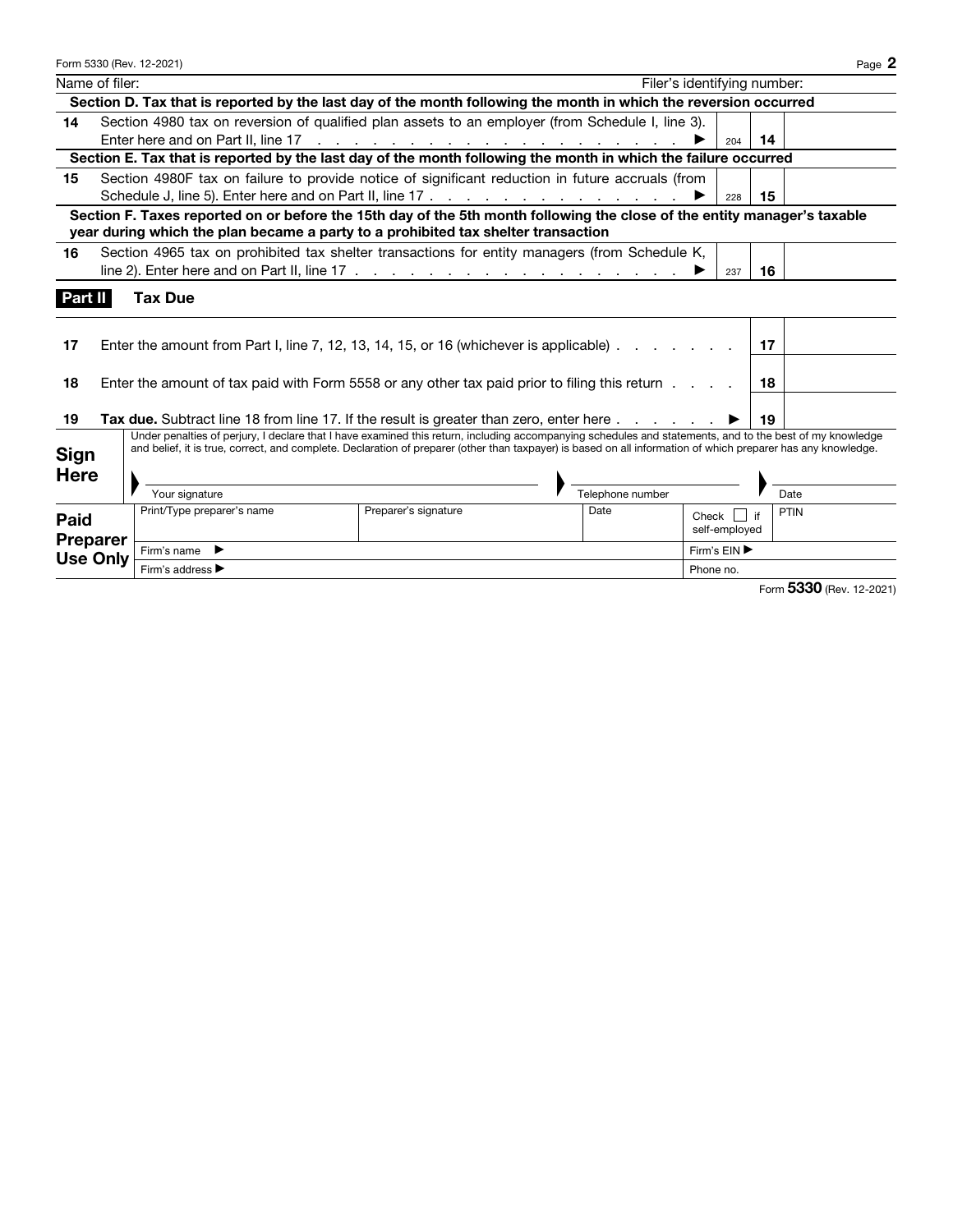|                | Name of filer:                                                                                                                                                                                                                              | Filer's identifying number: |                |  |
|----------------|---------------------------------------------------------------------------------------------------------------------------------------------------------------------------------------------------------------------------------------------|-----------------------------|----------------|--|
|                | Schedule A. Tax on Nondeductible Employer Contributions to Qualified Employer Plans (Section 4972)<br>Reported by the last day of the 7th month after the end of the tax year of the employer (or other person who must file<br>the return) |                             |                |  |
| 1              | Total contributions for your tax year to your qualified employer plan (under section 401(a), 403(a),                                                                                                                                        |                             | $\blacksquare$ |  |
| $\overline{2}$ |                                                                                                                                                                                                                                             |                             | $\mathbf{2}$   |  |
| 3              | Subtract line 2 from line 1                                                                                                                                                                                                                 |                             | 3              |  |
| 4              | Enter amount of any prior year nondeductible contributions made for years                                                                                                                                                                   | 4                           |                |  |
| 5              | Amount of any prior year nondeductible contributions for years beginning<br>after $12/31/86$ returned to you in this tax year for any prior tax year $\ldots$ .                                                                             | 5                           |                |  |
| 6              |                                                                                                                                                                                                                                             | 6                           |                |  |
| 7              | Amount of line 6 carried forward and deductible in this tax year                                                                                                                                                                            | $\overline{7}$              |                |  |
| 8              | Subtract line 7 from line 6                                                                                                                                                                                                                 |                             | 8              |  |
| 9              | Tentative taxable excess contributions. Add lines 3 and 8 $\ldots$ . $\ldots$ . $\ldots$ . $\ldots$ . $\ldots$                                                                                                                              |                             | 9              |  |

10 Nondeductible section 4972(c)(6) or (7) contributions exempt from excise tax  $\ldots$  . . . . . . . 10

11 Taxable excess contributions. Subtract line 10 from line 9 . . . . . . . . . . . . . . . 11

12 Multiply line 11 by 10%. Enter here and on Part I, line 1  $\ldots$  . . . . . . . . . . . . .  $\blacktriangleright$  12 Schedule B. Tax on Excess Contributions to Section 403(b)(7)(A) Custodial Accounts (Section 4973(a)(3))

1 Total amount contributed for current year less rollovers. See instructions . . . . . . . . . . . 1

2 Amount excludable from gross income under section  $403(b)$ . See instructions  $\ldots$  . . . . . . . 2

3 Current year excess contributions. Subtract line 2 from line 1. If zero or less, enter -0- . . . . . . 3

4 Prior year excess contributions not previously eliminated. If zero, go to line 8 . . . . . . . . . 4

5 Contribution credit. If line 2 is more than line 1, enter the excess; otherwise, enter  $-0$ - . . . . . .  $\vert 5$ 

7 Adjusted prior years' excess contributions. Subtract the total of lines 5 and 6 from line 4  $\ldots$ .  $\mid$  7

8 Taxable excess contributions. Add lines 3 and 7  $\ldots$  . . . . . . . . . . . . . . . . . 8

9 Multiply line 8 by 6% . . . . . . . . . . . . . . . . . . . . . . . . . . . 9

10 Enter the value of your account as of the last day of the year  $\ldots$  . . . . . . . . . . . . . 10

11 Multiply line 10 by 6% . . . . . . . . . . . . . . . . . . . . . . . . . . 11

12 Excess contributions tax. Enter the lesser of line 9 or line 11 here and on Part I, line 2  $\dots$   $\blacktriangleright$  12

72(e) and not previously used to reduce excess contributions  $\cdot$  . . . . . . . . . . . . . . . . 6

6 Total of all prior years' distributions out of the account included in your gross income under section

the return)

Reported by the last day of the 7th month after the end of the tax year of the employer (or other person who must file

|  |  | Form 5330 (Rev. 12-2021) |
|--|--|--------------------------|
|  |  |                          |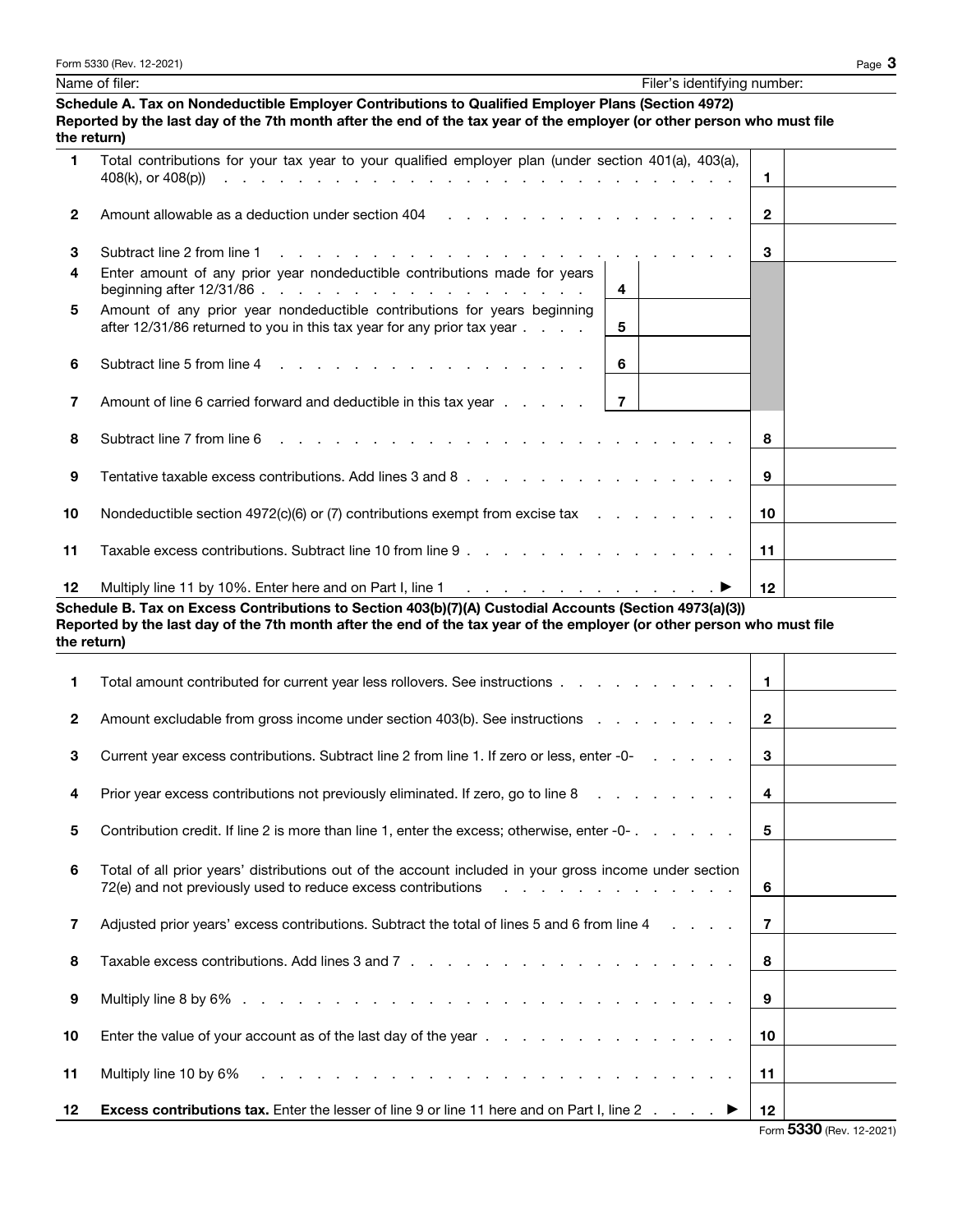Name of filer: Filer's identifying number: Filer's identifying number:

## Schedule C. Tax on Prohibited Transactions (Section 4975) *(see instructions)* Reported by the last day of the 7th month after the end of the tax year of the employer (or other person who must file the return) 1 Is the excise tax a result of a prohibited transaction that was (box "a" or box "b" must be checked): **a** discrete **b** other than discrete (a lease or a loan) 2 Complete the table below to disclose the prohibited transactions and figure the initial tax. See instructions. (a) Transaction number (b) Date of transaction (see instructions) (c) Description of prohibited transaction (d) Amount involved in prohibited transaction (see instructions) (e) Initial tax on prohibited transaction (multiply each transaction in column (d) by the appropriate rate (see instructions)) *(i) (ii) (iii) (iv) (v) (vi) (vii) (viii) (ix) (x) (xi) (xii)*

3 Add amounts in column (e); enter here and on Part I, line 3a  $\ldots$  . . . . . . . . .  $\blacktriangleright$ 

4 Have you corrected all of the prohibited transactions that you are reporting on this return? If "Yes," complete Schedule C, line 5, on the next page. If "No," attach statement. See instructions  $\ldots$   $\blacktriangleright$   $\Box$  Yes  $\Box$  No

Form 5330 (Rev. 12-2021)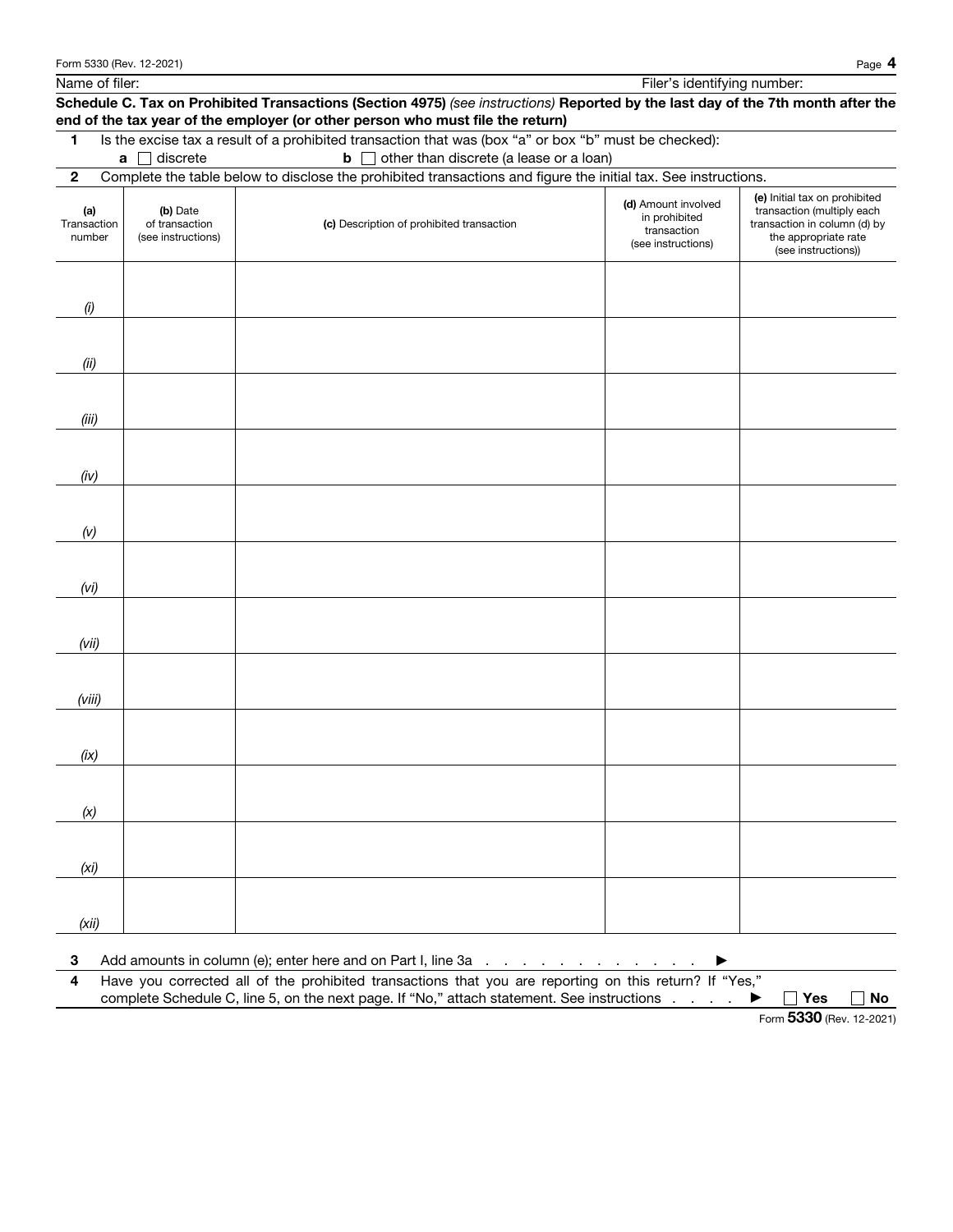| Page <b>D</b> |
|---------------|
|               |

Name of filer: Filer's identifying number:

## Schedule C. Tax on Prohibited Transactions (Section 4975) Reported by the last day of the 7th month after the end of the tax year of the employer (or other person who must file the return) *(continued)*

| (a)<br>Item no.<br>from line 2 | (b)<br>Name and address of<br>disqualified person | $(c)$<br>EIN or SSN | (d)<br>Date of<br>correction | (e)<br>Description of correction |
|--------------------------------|---------------------------------------------------|---------------------|------------------------------|----------------------------------|
|                                |                                                   |                     |                              |                                  |
|                                |                                                   |                     |                              |                                  |
|                                |                                                   |                     |                              |                                  |
|                                |                                                   |                     |                              |                                  |
|                                |                                                   |                     |                              |                                  |
|                                |                                                   |                     |                              |                                  |
|                                |                                                   |                     |                              |                                  |
|                                |                                                   |                     |                              |                                  |
|                                |                                                   |                     |                              |                                  |
|                                |                                                   |                     |                              |                                  |
|                                |                                                   |                     |                              |                                  |
|                                |                                                   |                     |                              |                                  |

| Aggregate unpaid required contributions (accumulated funding deficiency for multiemployer plans). |  |
|---------------------------------------------------------------------------------------------------|--|
| See instructions                                                                                  |  |
| Multiply line 1 by 10% (5% for multiemployer plans). Enter here and on Part I, line 8a            |  |

Form 5330 (Rev. 12-2021)